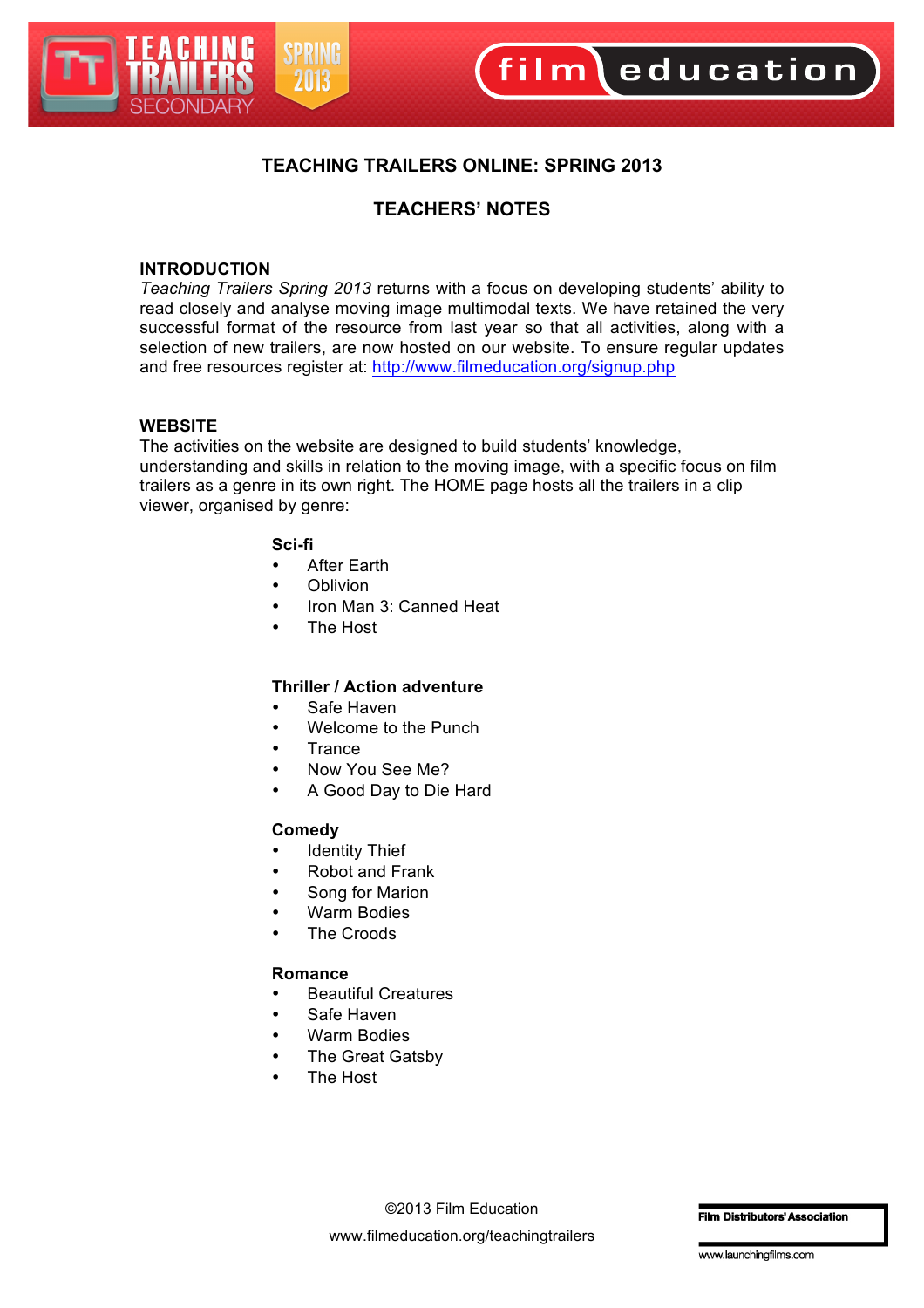

#### **Drama**

- Promised Land
- The Odd Life of Timothy Green
- **Hitchcock**
- Song for Marion
- The Great Gatsby

#### **Fantasy**

- The Odd Life of Timothy Green
- Oz: The Great and Powerful
- Jack the Giant Slayer
- The Croods

#### **Horror / Supernatural**

- Beautiful Creatures
- The Mortal Instruments: City of Bones

The website can be accessed at www.filmeducation.org/teachingtrailers

The site is organised into two main sections: THEORY and ANALYSIS. It is expected that teachers will use the on-screen materials for whole-class teaching and the downloadable PDFs to direct individual note-taking. Teachers can use the resource as a structured approach to this topic or select individual sections to target specific learning objectives.

#### **THEORY**

This section includes a range of activities to encourage students to consider:

- **What trailers are** based on the trailer for *Safe Haven* and supported by a downloadable PDF worksheet, students consider definitions of a trailer and reflect on how trailers fit within a film distributor's marketing campaign.
- **Why trailers are produced** based on the trailers for *Identity Thief, Oz: The Great and Powerful* and *Robot and Frank,* an activity designed to explore the purpose of trailers in terms of raising audience awareness and interest in a film.
- **Who trailers are aimed at** based on the trailers for *The Odd Life of Timothy Green, Trance* and *Song for Marion* and supported by a downloadable PDF worksheet, an activity to explore how film distributors produce trailers aimed at specific audiences.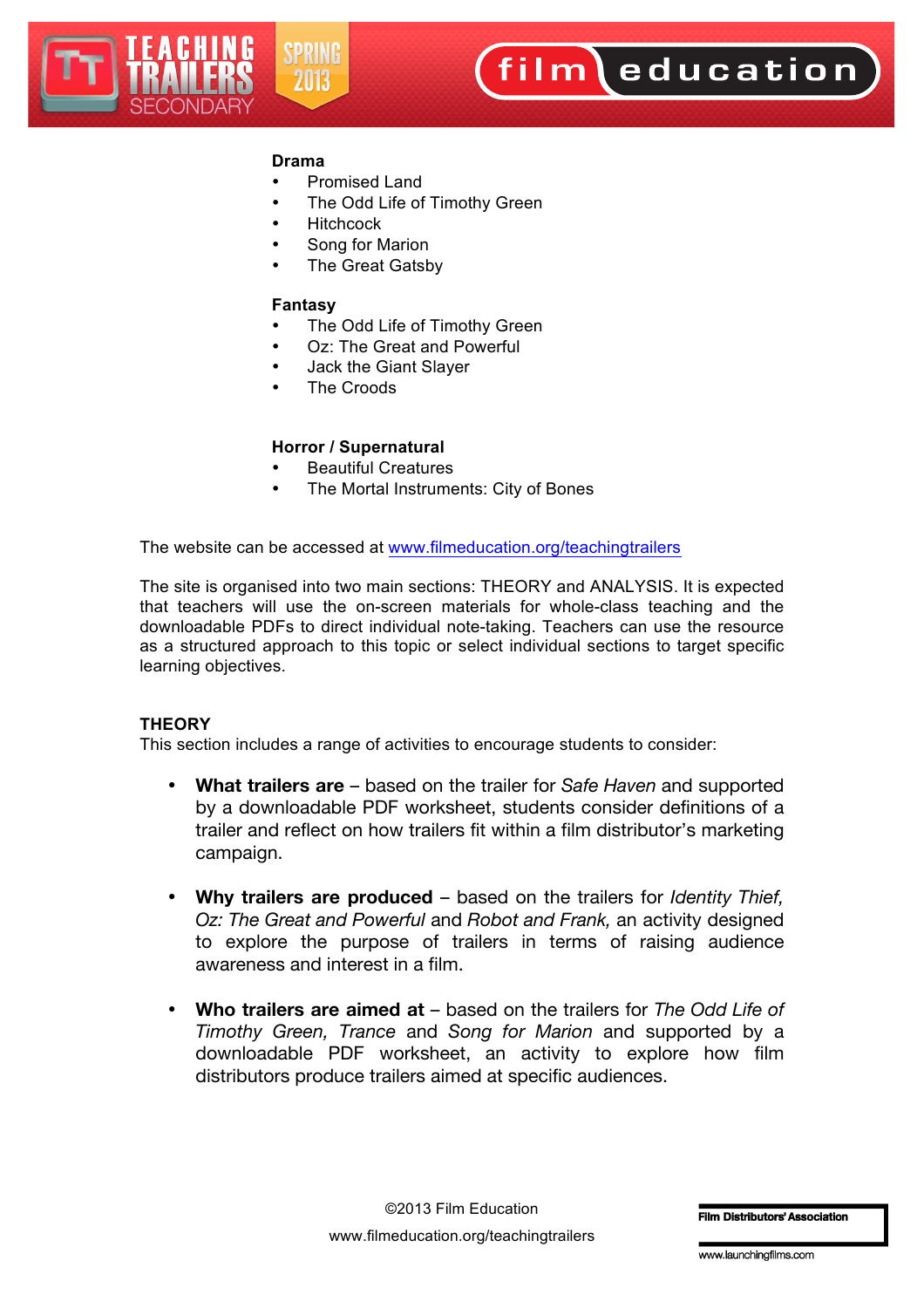

film education

- **Where trailers are shown** an activity designed to encourage students to reflect on where trailers are found and how this might impact on audience response - supported by a downloadable PDF worksheet.
- **When trailers are released** based on trailers for *Beautiful Creatures, Jack the Giant Slayer* and *Hitchcock,* an activity for students to consider how the timing of a trailer's release is designed for maximum audience impact.

Specific trailer examples are used to develop students' understanding of the purpose and style of this particular marketing format.

#### **ANALYSIS**

This section requires students to analyse different elements of film trailers in detail. Close reading of each trailer will develop students' knowledge and understanding of key areas of study including:

- **Genre** based on trailers for the science fiction films *Oblivion, Iron Man 3: Canned Heat* and *After Earth,* an activity designed to support students learning to identify specific genre features.
- **Conventions** an interactive sorting and matching activity to establish some of the key conventions of film trailers.
- **Structure** based on the trailer for *The Mortal Instruments: City of Bones,* an activity to develop students ability to observe and analyse the structural conventions of a film trailer - supported by a downloadable PDF worksheet
- **Soundtrack** an active listening task based on the trailer for *Promised Land* to focus students' attention on the purpose and effect a film trailer's soundtrack.
- **Multimodal texts** based on the trailers for *The Croods, Welcome to the Punch* and *Now You See Me*, an activity to consider how meaning is created in trailers through a powerful combination of different modes of communication - supported by a downloadable PDF worksheet for students.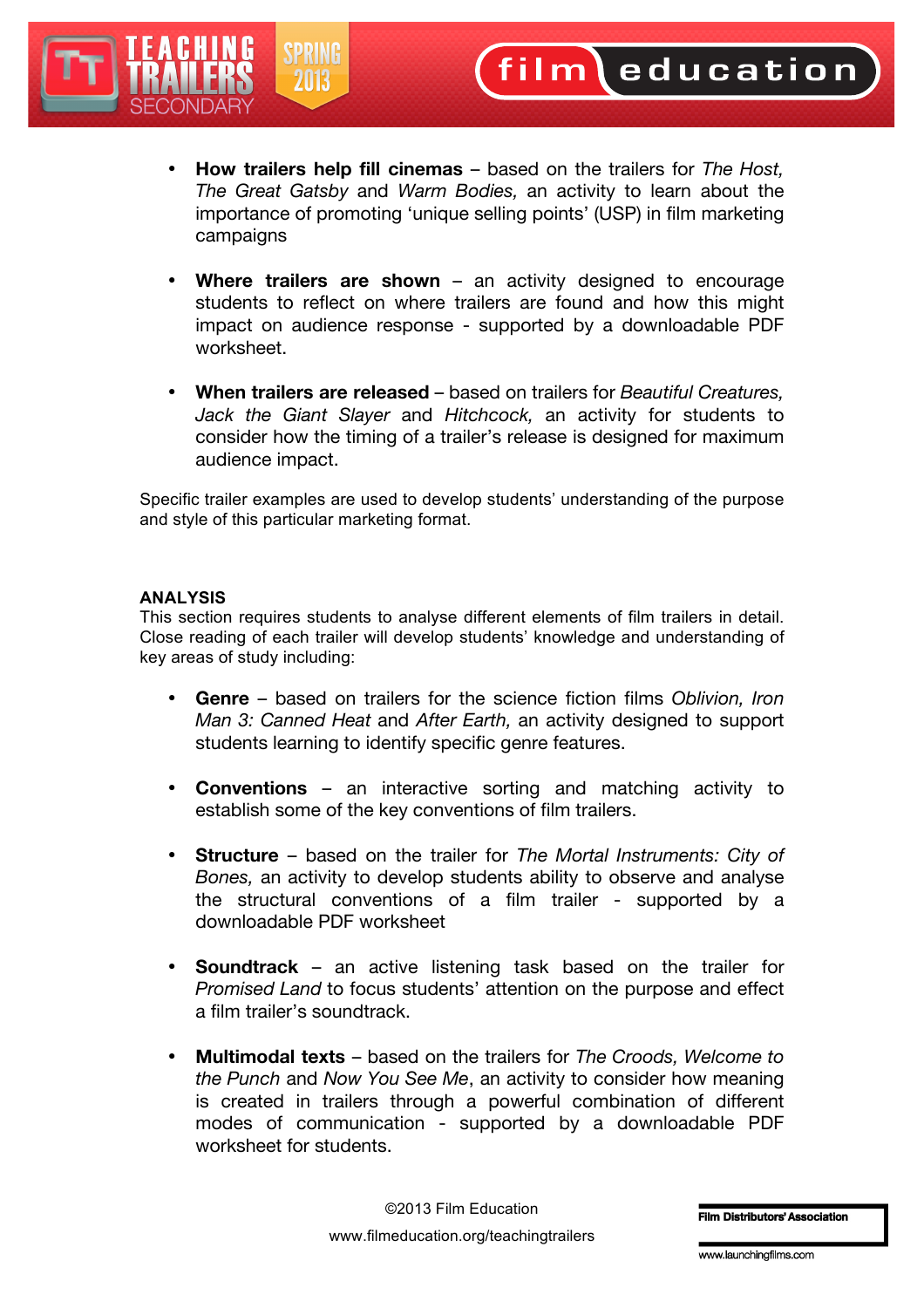

# film education

#### **CLOSE READING**

This stand-alone section offers a focused close reading task in which students choose to analyse a trailer from the clip viewer on the HOME page. The accompanying, downloadable PDF worksheet guides students through a close analysis of trailers by bringing together the knowledge and understanding they have gained by working through other sections of the resource. The features focused on here include:

- genre
- narrative
- unique Selling Point
- target audience
- music
- shot types/camera angles
- pace
- dialogue
- voiceover
- special effects
- credits and intertitles

The activity concludes with a 'writing to explain' extension task.

#### **MAKE A TRAILER**

This interactive task comprises an online edit suite that breaks down two different trailers for *A Good Day to Die Hard* into component clips, and offers a choice of soundtrack. Students create their own version of the trailer to appeal to specific audiences. The downloadable PDF worksheet on this page of the site sets out detailed instructions for how to best approach this task.

#### **CURRICULUM AREAS AND LEARNING OBJECTIVES**

Activities link to National Curriculum guidelines for learning in English; they can also be used as part of a media course at GCSE or equivalent.

**Film Distributors' Association**